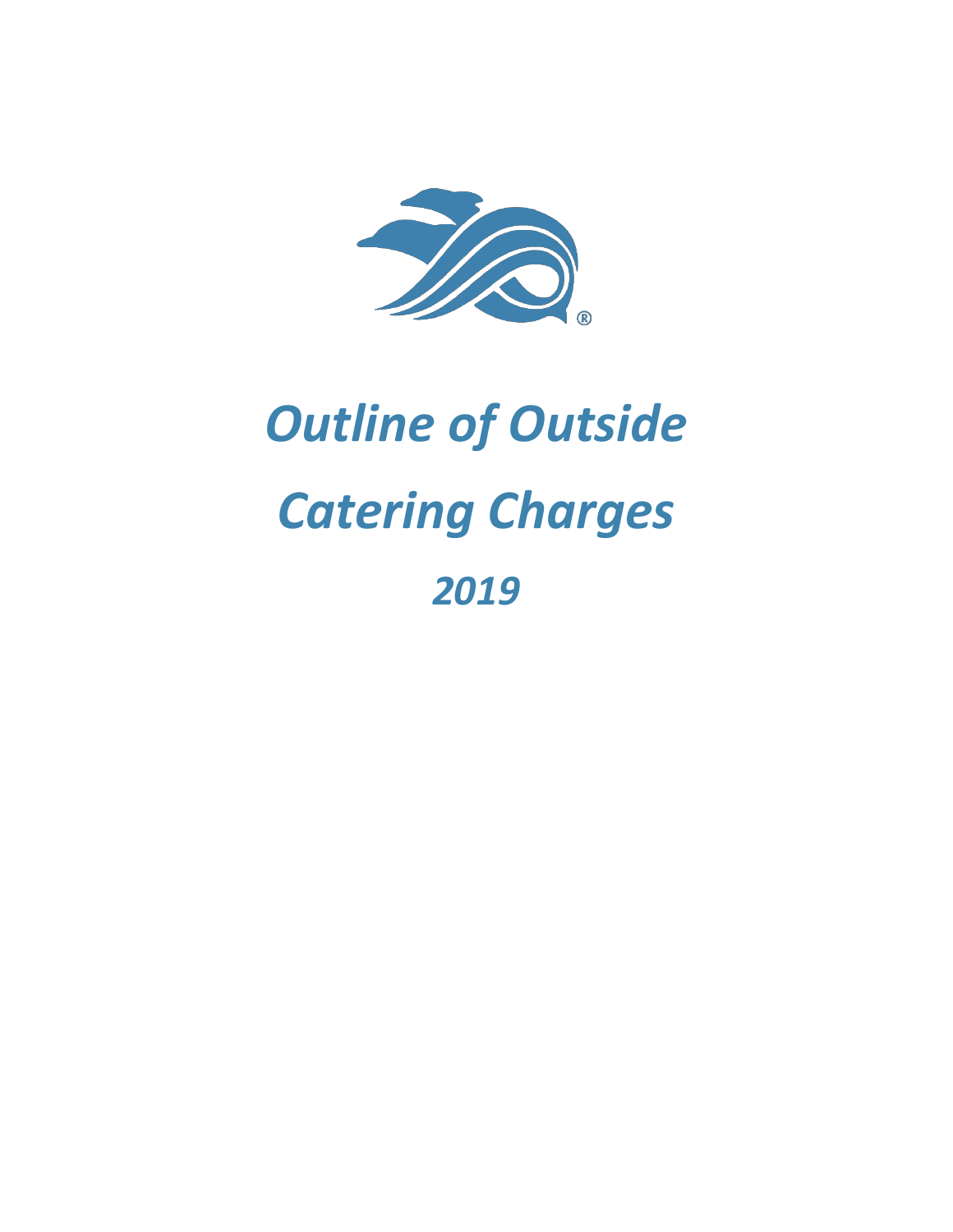

#### Outside Catering Charges

Dinner - \$75.00 per person plate fee plus service charge and tax Lunch - \$50.00 per person plate fee plus service charge and tax Breakfast - \$35.00 per person plate fee plus service charge and tax Snack - \$20.00 per person plate fee plus service charge and tax



The per person plate fee can be applied towards your food and beverage minimum requirement. Prices do not include outside caterer's prices.

The following items are included in the per person plate fee: Cake Cutting Service - Champagne or Sparkling Cider Toast - Floor Length Linens in your Choice of White, Ivory or Black Linen Napkins in your Choice of White, Ivory or Black - Votive Candles, Dance Floor - Staging for Head Table and Entertainment Buffet Tables and Skirting - Chaffing Dishes Banquet Chairs - Tea and Coffee Station throughout Reception and Dinner

A 30% Deposit is required to secure your event wedding date and function space.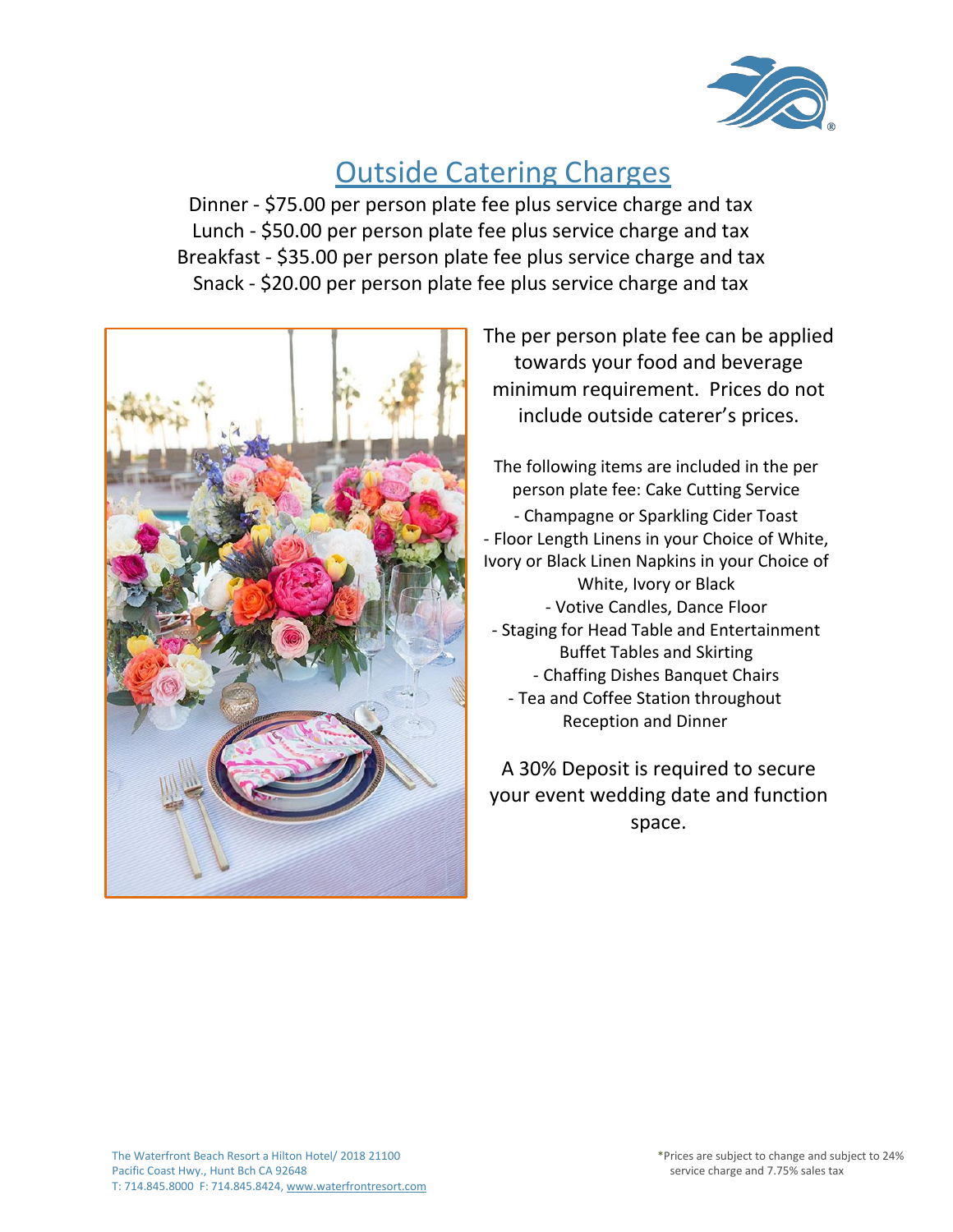



## *Wedding Cake*

Wedding cake can be provided by the Resort through one of our three preferred vendors. Prices begin at \$10.00 per person.

### *Overnight Room Accommodations*

Upon the signing of your Catering Contract, a complimentary ocean view room will be provided to the Bride and Groom for the evening of their wedding.

A discount rate is available with a minimum of 10 guest rooms or more for your friends and family. This rate is subject to availability.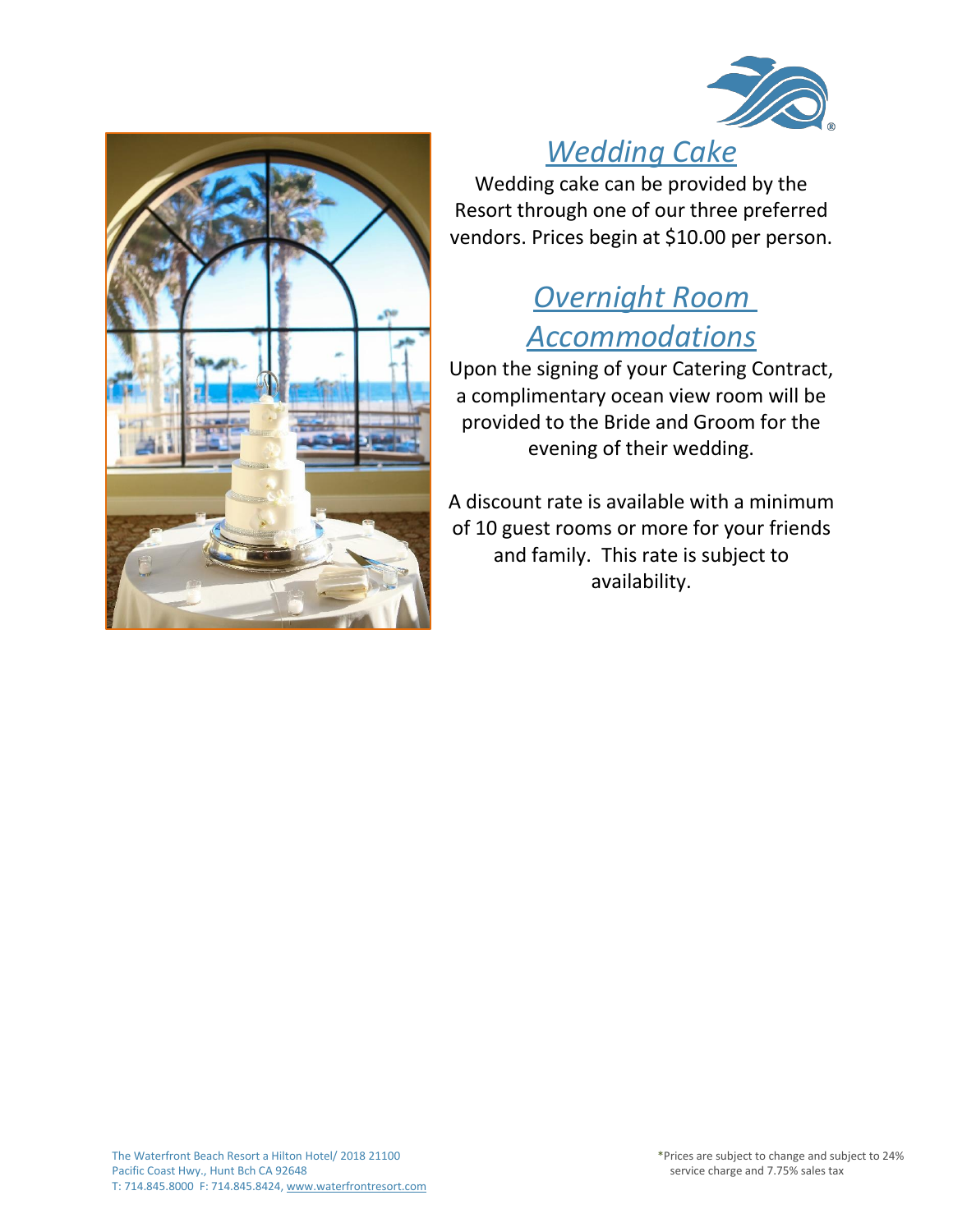# *Catered Foods*

**Outside Catering Agreement:** The following is a list of rules & regulations for outside caterers using The Waterfront Beach Resort, a Hilton Hotel. All reservations and agreements are made upon, and are subject to the following conditions:

- 1. A Release of Liability signed by the client must be on file 30-days (one- month) prior to the scheduled event.
- 2. The Caterer must have a certificate of insurance (\$5,000,000) naming The Waterfront Beach Resort, a Hilton Hotel as additionally insured on file at least 30 days (one-month) prior to the scheduled event and valid business license.
- 3. Automobile liability insurance including all owned, non-owned and hired vehicles used in conjunction with the caterer's services for bodily injury or property damage with a combined single limit of not less than one million dollars (\$1,000,000) per occurrence.
- 4. Worker's compensation coverage five hundred thousand dollars (\$500,000 statutory limits)
- 5. Three (3) hotel references and two (2) client references
- 6. A catering attendant is required for all outside catering functions at a rate of \$500 per 8-hour shift
- 7. A list of equipment that is needed must be sent to the hotel no later than two weeks prior to the scheduled event.
- 8. A description of the menus and all items must be sent to hotel two weeks prior to the event.
- 9. The caterer must meet with the catering attendant to go through equipment list and menu to confirm spaces that will be used and cooking areas at least two weeks in advance.
- 10.It is the responsibility of the caterer to clean any area he/she is using including the kitchen areas, if approved, or a \$750.00 cleaning fee will apply and will be charged to the client.
- 11. Any items the caterer brings to the hotel and all hotel equipment borrowed from the hotel must be checked in and out by the catering attendant. The hotel will not provide any flatbed carts or bell carts for use.
- 12.It is the responsibility of the caterer to make sure that all borrowed equipment is returned to the hotel steward. Any missing equipment will be charged to the client. (A rate sheet will be supplied upon request).
- 13.The Caterer is responsible to supply their own kitchen knives and cooking utensils. The Hotel will supply all Chaffers, Inserts, Bowls, Trays, Spoons, and Tongs. If